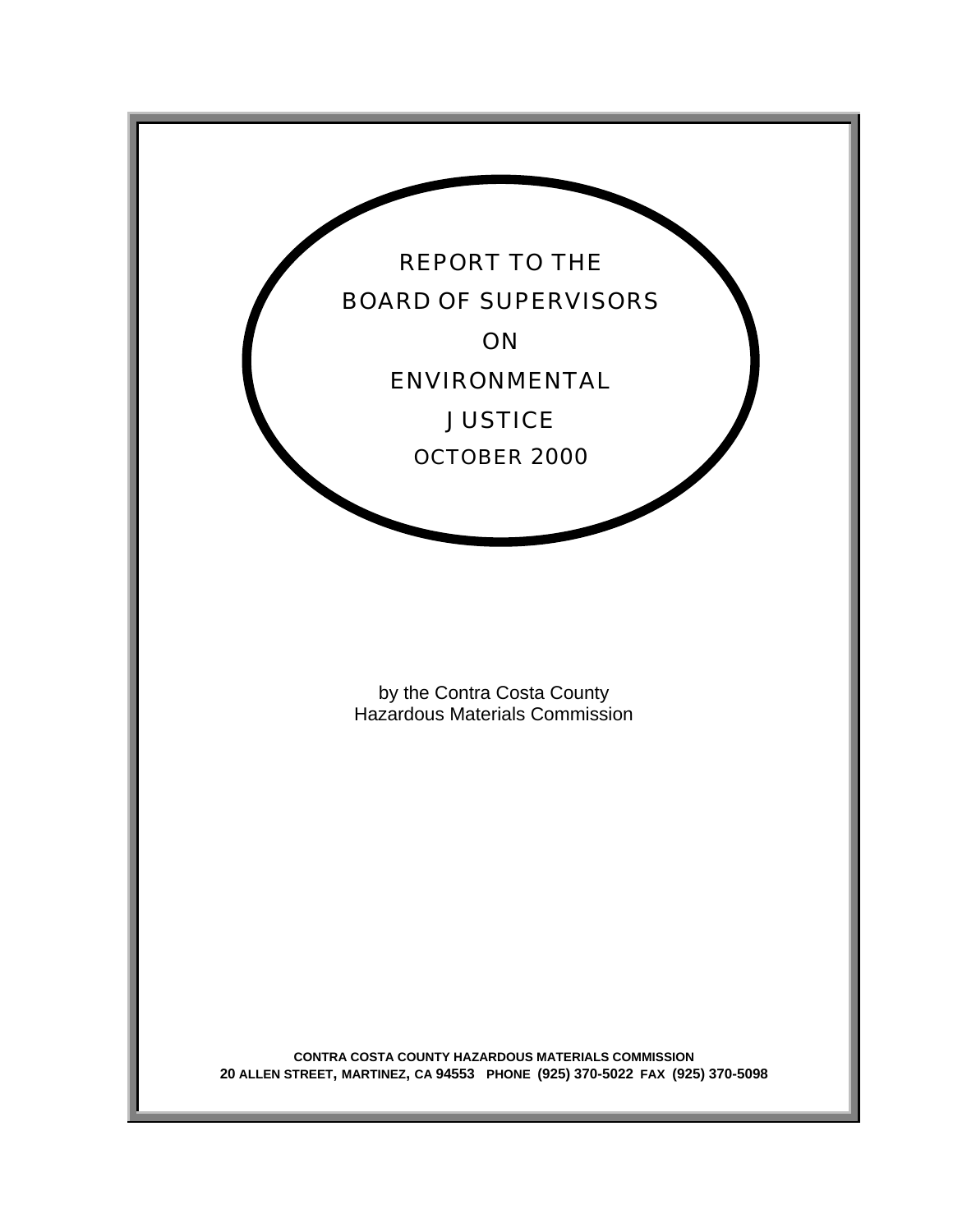# **Hazardous Materials Commission Mission Statement**

**To** protect and promote the health, safety, and well-being of Contra Costa residents as they are affected by hazardous materials and hazardous waste.

**To** provide and promote a forum for building consensus on environmental issues affecting Contra Costa residents related to hazardous materials and hazardous waste.

**To** provide recommendations to the Board of Supervisors and the Board's respective Committees and Commissions regarding policies concerning the storage, use, and management of hazardous materials and hazardous waste as they affect health, safety, and the environment, including land-use planning and economic effects.

*adopted February 23, 1995*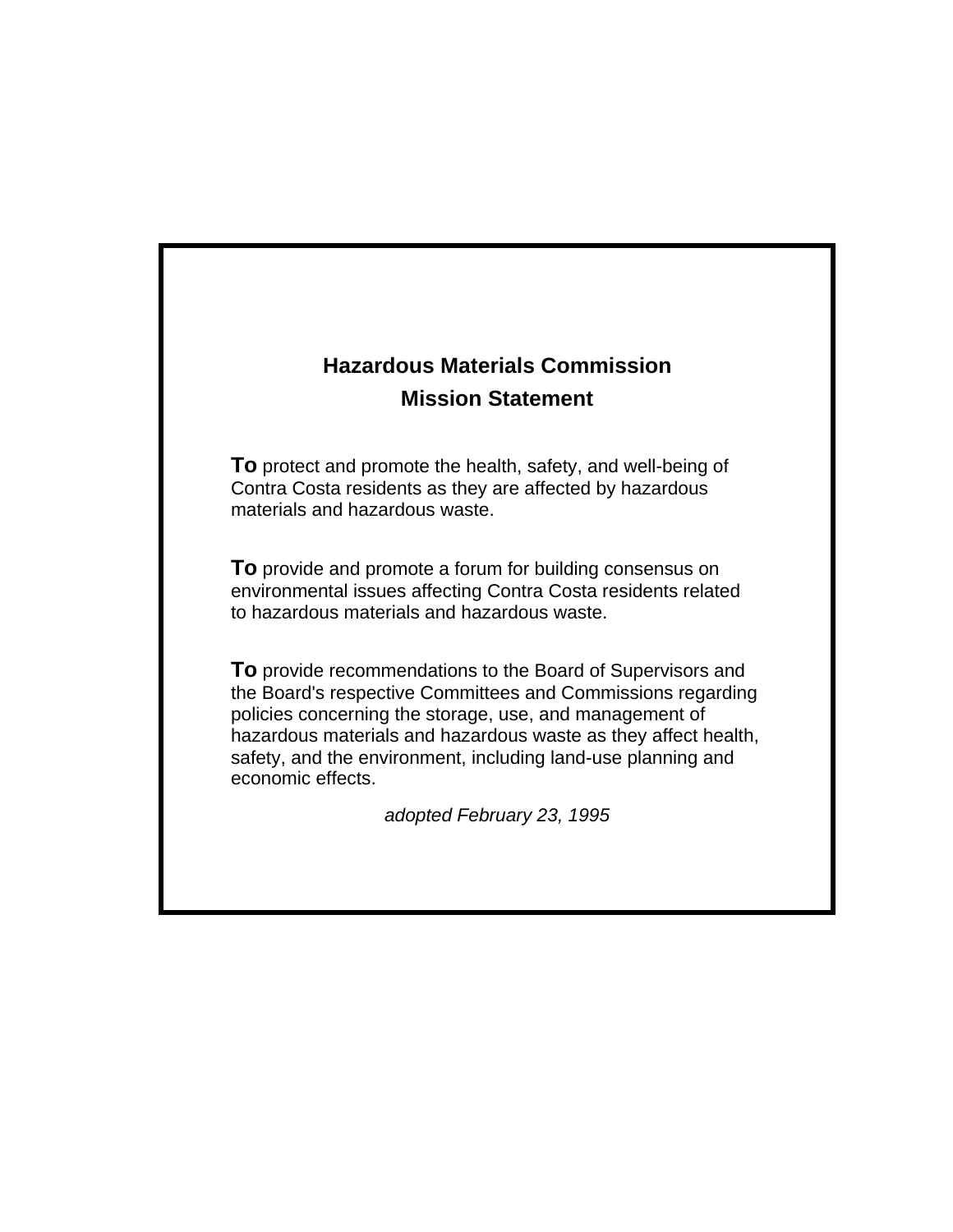## **Report to the Contra Costa County Board of Supervisors on Environmental Justice**

#### **by the Hazardous Materials Commission**

#### **Overview**

This report describes the work of the Hazardous Materials Commission regarding environmental justice, and the perspectives the Commission has heard from residents and the business community. The Commission calls attention to a variety of state and regional efforts, including a new state law, and recommends that the Board of Supervisors declare its commitment to environmental justice.

## **Background**

Environmental justice calls for a healthful, safe environment for everyone. It means fair treatment for people of all races, cultures and income with respect to the development, adoption, implementation and enforcement of environmental laws, regulations and policies, and encouragement of public participation in making and implementing those policies [Government Code Sec. 65040.12, and see Public Resources Code Sec. 72000-72001]. The Hazardous Materials Commission maintains that all our communities should share in the environmental and health benefits of economic development and that no community should carry an undue burden of environmental harm.

Environmental justice is woven through the work of the Hazardous Materials Commission since its establishment over a decade ago. In the 1980's, while developing the County\_s plan for addressing hazardous waste, the Commissioners took note that communities where industrial hazardous wastes and hazardous materials were created, stored, used and disposed of tended also to be residential communities of lower-income working people, with higher proportions of poor and unemployed residents than elsewhere. The Commission's early perception that these were often communities with high proportions of African-Americans, Hispanics, Asians, Pacific Islanders, and other people of color was confirmed by maps prepared for the Commission by the U.S. Environmental Protection Agency (USEPA) that show a striking overlap of sites with hazardous materials or wastes and low-income communities of color, in our County and throughout the Bay Area.

People with low incomes are at greater risk of health problems generally than those with higher incomes. They have low access to health services and other services that provide for health and well-being, and a higher level of disease and mortality. Low-income people in Contra Costa County and nationally experience higher rates of overall mortality, chronic disease mortality, infant mortality, low birth weight, accidents and injuries, homicides, AIDS, and tuberculosis. There is little information about incidence of most other illnesses, as it is not collected.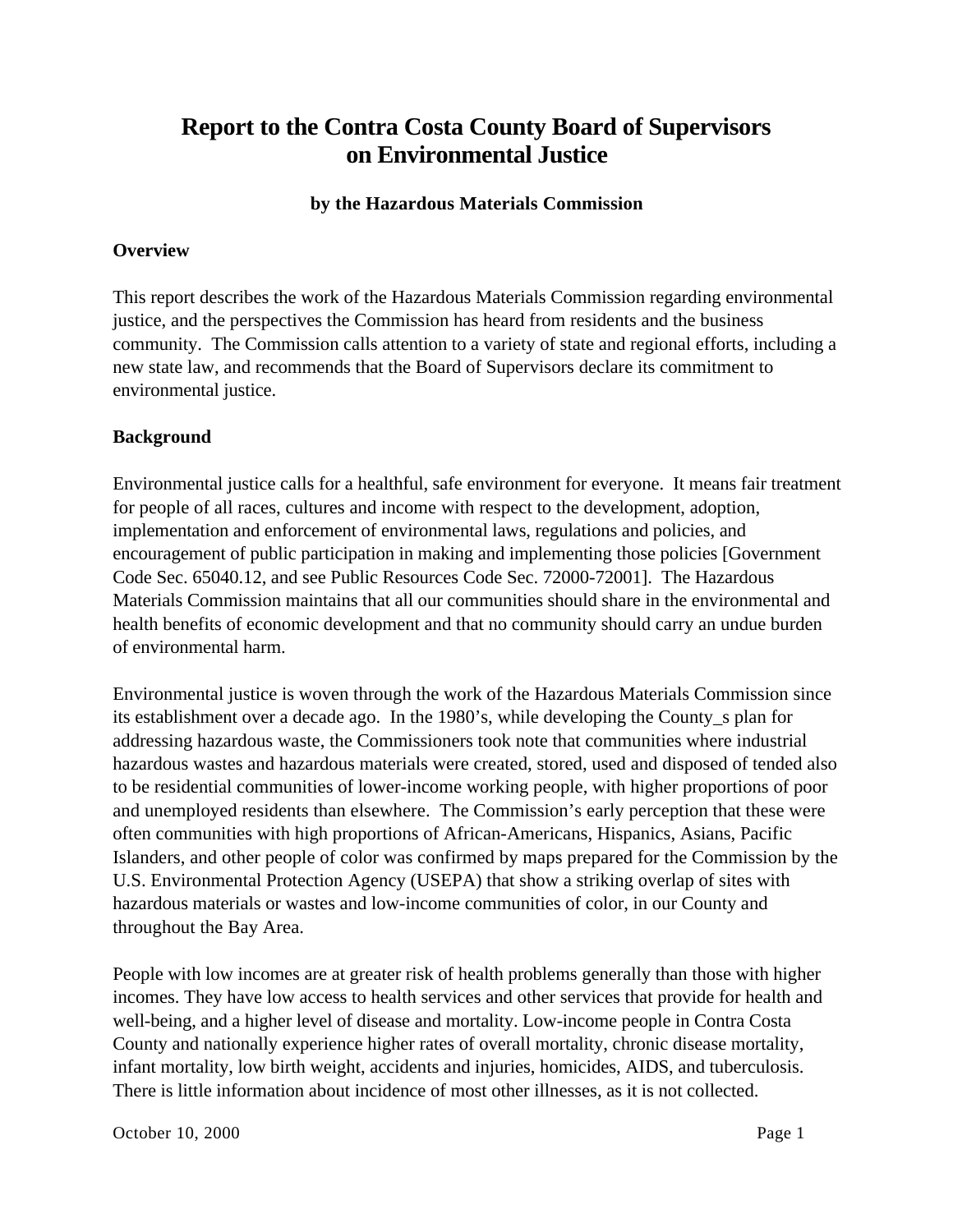In the interest of fairness and to protect the health of local communities, Commissioners began asking what policies could address the disparity reflected by the maps to avoid continuing it or replicating it elsewhere in the county.

The nearness to industry of residences, schools, and other centers of community activity puts people who live and work in those communities in the path of potential exposure during industrial accidents. In the 18 months between January 15, 1999, and June 15, 2000, ten incidents were reported to Health Services that meet the Industrial Safety Ordinance's criteria for a Major Chemical Accident or Release. Industrial truck and train traffic is common to our industrial areas and moves both through the community and along its edges. Trucks and trains bring additional risks of exposure to diesel fumes and accidents involving hazardous materials. A number of derailments in the county in the last few years have brought this particular railroad transport risk to public attention.

Vibrant industrial towns are among Contra Costa's founding communities \_ places where three and more generations of families make their homes, houses of worship are abundant, and residents join volunteer groups by the hundreds and thousands. They are among our richest communities in ethnic and national diversity.

Rapid growth in the county has raised for wide discussion the question, "How do we maintain and improve the quality of life for both our old and new communities?" The Board has initiated public dialogue and actions on the urban limit line and "smart growth," and has taken a leading role to foster inter-regional action on sprawl and traffic. Environmental justice is a valuable lens to help focus light on framing the question, and providing answers to it.

Communities without an industrial base have much to gain through environmental justice, which is not limited to industrial concerns. Improvement in public transit and job and housing development in older communities will improve traffic throughout the county. As newer, expanding, and redeveloping communities seek to attract and create jobs, an environmental justice perspective helps to learn from the past and plan more wisely for safe and healthful neighborhoods and sustainable economies.

## **Governmental Actions for Environmental Justice**

\_Environmental justice" was an unknown phrase just a decade ago. It developed out of the siting of a hazardous waste landfill in an African-American community in the South, and grew with studies that raised concerns about fairness in several aspects of environmental protection, studies concerning the environment and health, and studies demonstrating disparities in health by race and income.

October 10, 2000 Page 2 Now environmental justice is incorporated across the nation in many vision and planning documents at the federal, state, and local level. In our area alone, the City of Richmond, the Bay Area Alliance for Sustainable Development, and the Bay Area Air Quality Management District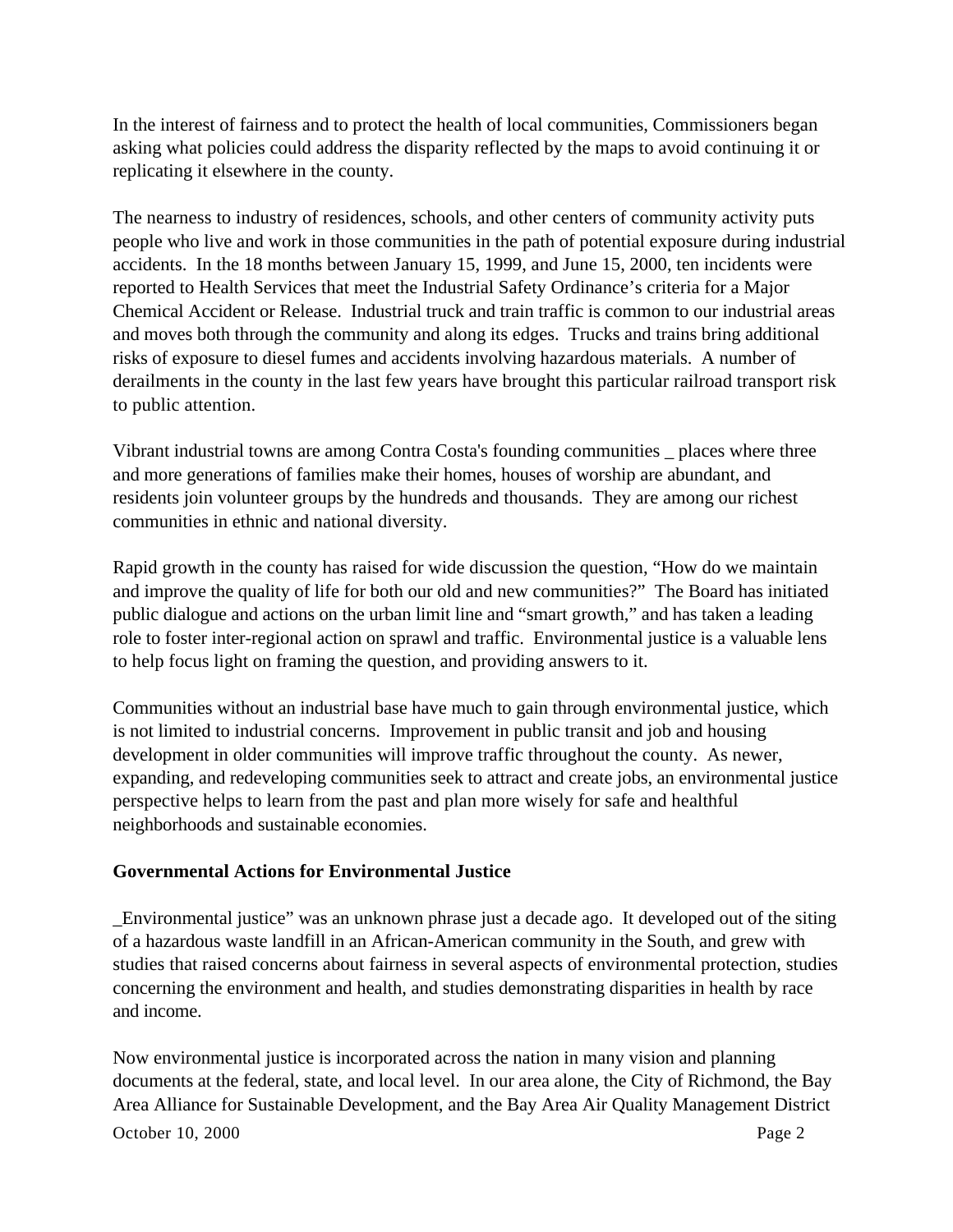are among those who have adopted policies and guidelines for environmental justice; it is incorporated into the San Francisco Sustainable City Plan. The State legislature passed SB 115 last year requiring Cal/EPA to act in accordance with environmental justice and to develop a model mission statement; the Governor's Office of Planning and Research is designated to coordinate programs among all state agencies. The requirements in a new state law to facilitate licensing of thermal power plants include reference to environmental justice. A law just signed by the Governor establishes under the Secretary of Cal/EPA an environmental justice working group of Cal/EPA Department heads, and a stakeholders' advisory committee to carry out specified activities.

Several other states have extensive policies and programs in place, and more are developing them. Federal agencies, spurred by Executive Order 12898, now have a wide variety of environmental justice policies and programs. The Institute of Medicine, National Academy of Sciences has published a book on the subject, *Toward Environmental Justice* [National Academy Press, 1999].

## **The Commission's Activities and Process**

Commissioners reviewed numerous documents and programs about environmental justice. Among them were maps of the county prepared by USEPA and the Bay Area Air Quality Management District showing the location of hazardous materials, industrial emissions and population by race and income. Commissioners brought environmental justice to the table at quality of life forums sponsored by the Conference of Mayors and the Contra Costa Economic Partnership.

A draft document issued by the Commission, containing many proposed recommendations, provided the basis for detailed public input. The Commission met with the Industrial Association of Contra Costa County, the Contra Costa Council, and several other civic organizations and elected bodies to offer ideas and gain their perspective. The Commission Chair and the current and past Chairs of the committee that prepared this report met with the Director of Community Development, the Deputy Director of the Redevelopment Agency and their staff. A well-attended public forum was held to hear further comments. The Commission is pleased to see environmental justice items included in the Mayors\_ Conference draft Quality of Life Report, the Contra Costa Council Position Paper on Smart Growth, and in materials before the Board of Supervisors as part of its initial review of "smart growth.\_\_\_

## **Views of the Contra Costa Community**

The Commission has heard a wide range of perspectives on environmental justice and how to address it. Indeed, those perspectives were mirrored on the Commission itself, given its broad membership. Discussion was always lively and often passionate, and has resulted in a far greater and more nuanced understanding on the Commission of the views of the people and entities involved.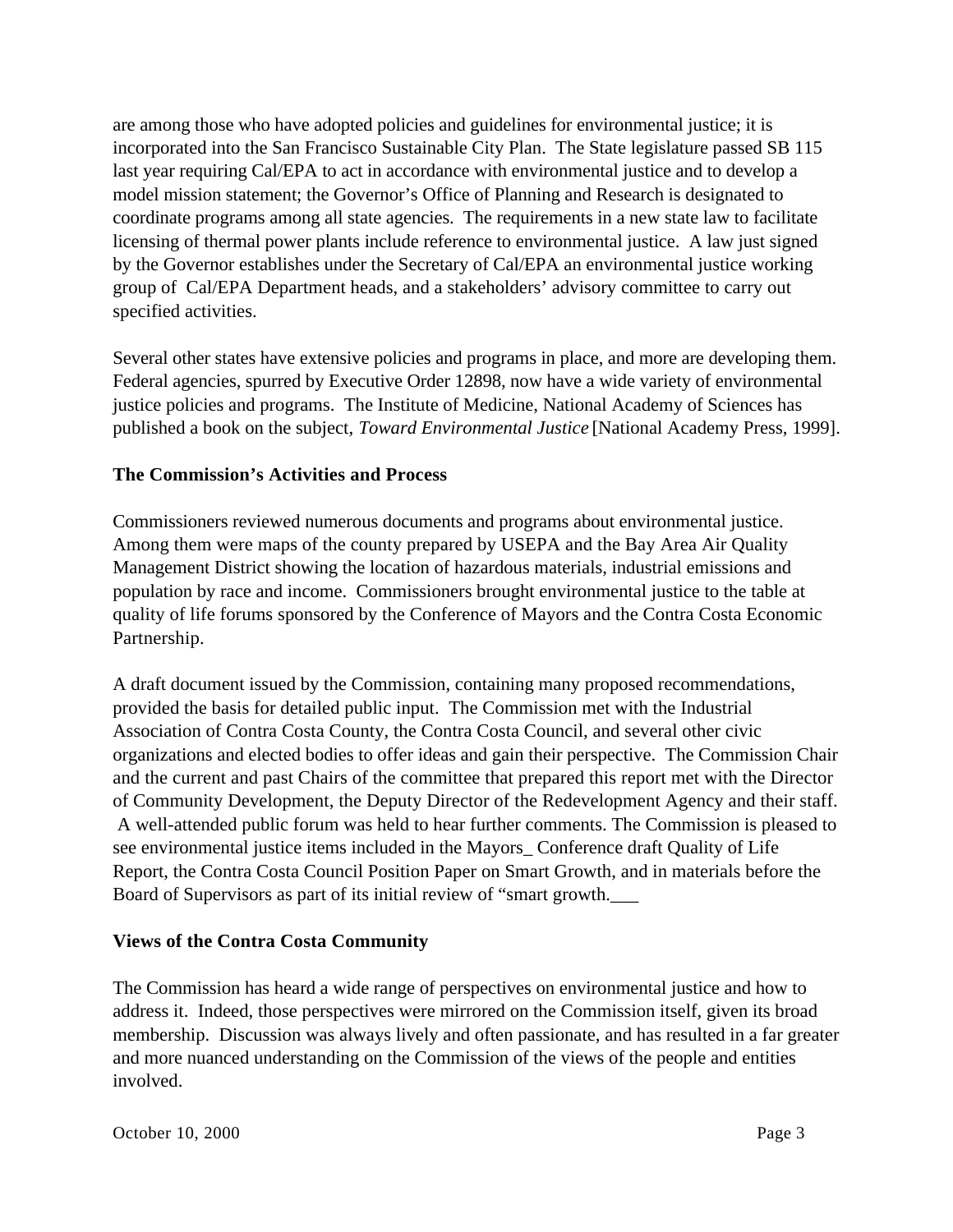#### The scope of environmental justice

A view of environmental justice that was expressed by a variety of Commissioners and other members of the public encompasses themes of economic development, education, safety, health status and health care, transportation, and other elements of overall community health (along with concepts of inclusion, participation, and fairness). For some business representatives, matters that are not closely related to hazardous materials and environmental laws, policies and public participation were deemed beyond the Commission's purview.

There was also discussion of the nature of communities in the United States particularly affected by environmental justice concerns. Issues of race, income, and whether industrial or waste facilities precede their minority neighbors were discussed, along with national research on these subjects.

## Land use planning and permits, and standards of proof

Issues relating to the need for new policies concerning land use and permits garnered the most comment. One of these is buffer zones. For some residents and Commissioners, the need for health-protective buffer zones between residential areas and facilities using or storing hazardous materials is paramount, and there is support from some industry representatives. The Community Development Department has voiced concerns raised by this proposal, relating to the General Plan and potential compensation issues.

With regard to evaluating permits and permitting activity, opinions differ on what criteria would apply in determining that specific health or other environmental problems exist in a community, or might result from issuance of a new or renewed permit, and on whether some communities would get particular attention. For industry, consideration of environmental justice may add new issues to those it already must consider in applying for permits, siting new facilities, interacting with neighboring communities, and conducting business generally. Among environmental organizations and some community representatives, there is interest in addressing the ways in which residents may be affected by multiple sources of emissions, accidents, and truck and rail traffic including their emissions that are not necessarily addressed in all permitting situations – or indeed, by permitting at all. Business and some government officials expect a high standard of proof of problems; environmental organizations, community representatives and other government officials say that that standard puts an unrealistic and sometimes costly burden of proof on residents.

This issue has arisen seemingly wherever environmental justice programs have been developed. Several states and federal agencies have, however, successfully adopted criteria and factors for consideration, and these can serve as models. In addition, strong public information and participation programs are avenues for resolving these concerns about risk and quality of life, along with further data collection and scientific research to improve our knowledge base.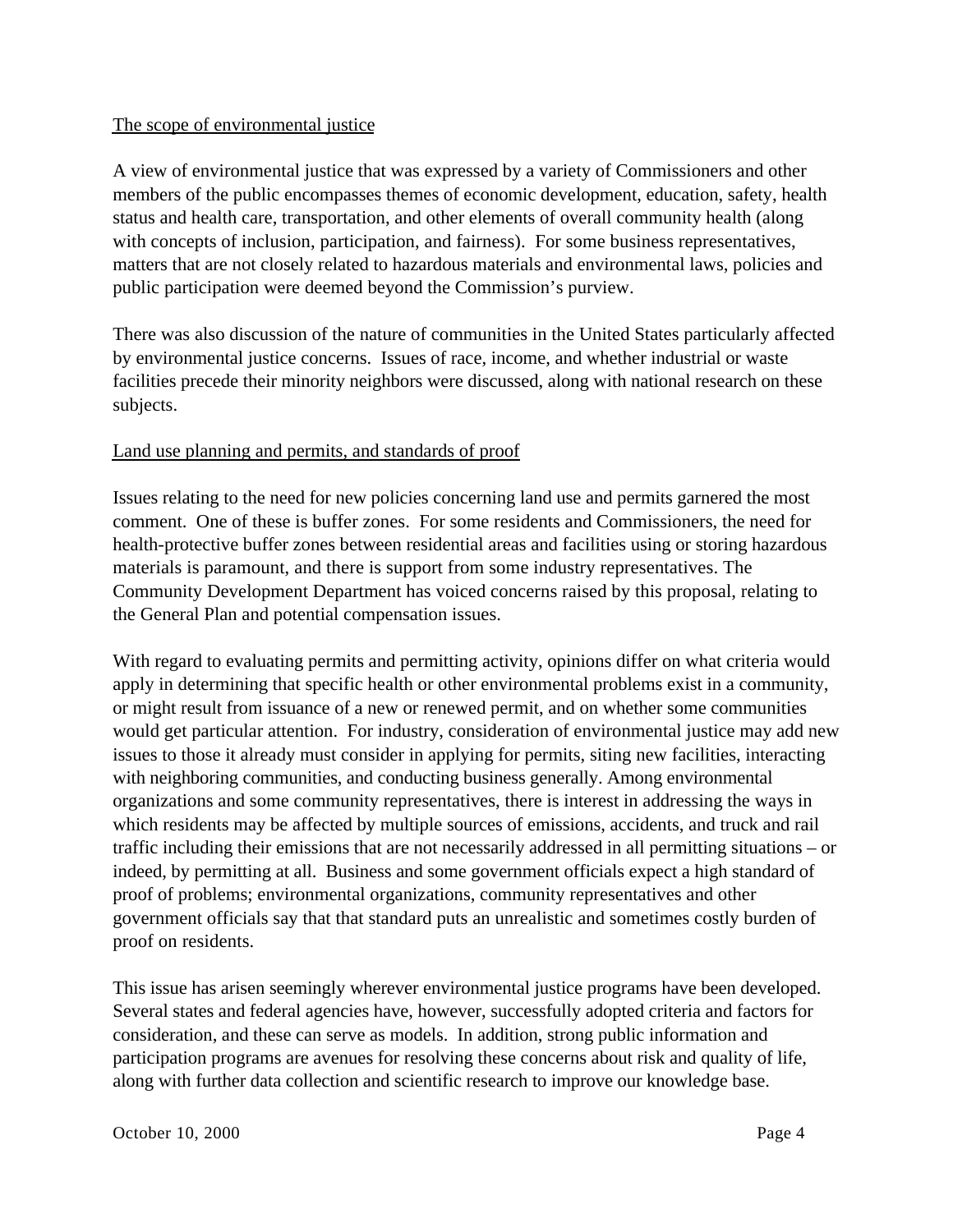#### **Key areas of agreement**

Representatives of business, labor, community, and environmental organizations, government, and residents are in agreement with the principle of fair treatment embraced by state law and share a vision that no community should carry an undue burden of environmental harm. There were no objections to fostering public information and participation in government activities concerning the environment, nor to the Commission's support for a variety of existing county programs that help address environmental justice concerns.

Many current County policies and programs foster environmental justice. Just a few of these are the Municipal Advisory Councils which foster community participation; the County's leadership in the Green Business Program; a variety of projects in North Richmond, among them the North Richmond Center for Health and its Environmental Education Project, the special efforts of the North Richmond Collaboration, and projects of the Community Development Department and Redevelopment Agency, including a multi-jurisdictional Brownfields development effort; and the Welfare-to-Work Transportation Action Plan that provides potential models for analysis and transportation-related policies throughout the county.

#### **Next steps for the Commission**

The Commission is interested in continuing its own education and dialogue about how county programs and policies can be informed by and promote environmental justice. Topics and programs the Commission has discussed (and noted above) include pollution prevention; public education and participation in county programs and decision making concerning the environment and health; maintaining the county's environmental health expertise and relationships with regional, state and federal agencies; the relationship of environmental health and community and transportation planning; and assuring equitable environmental enforcement by county programs.

## **Recommendation**

The County has not made a formal statement of its support for environmental justice. A resolution to this effect would provide recognition of this issue and goal, a frame through which members of our community see opportunities for broad discourse towards protection of health and the environment and improving our quality of life.

*The Commission recommends that the Board of Supervisors declare the County's commitment to environmental justice, defined in Government Code Sec. 65040.12 (and see also Public Resources Code Sec. 72000-72001).*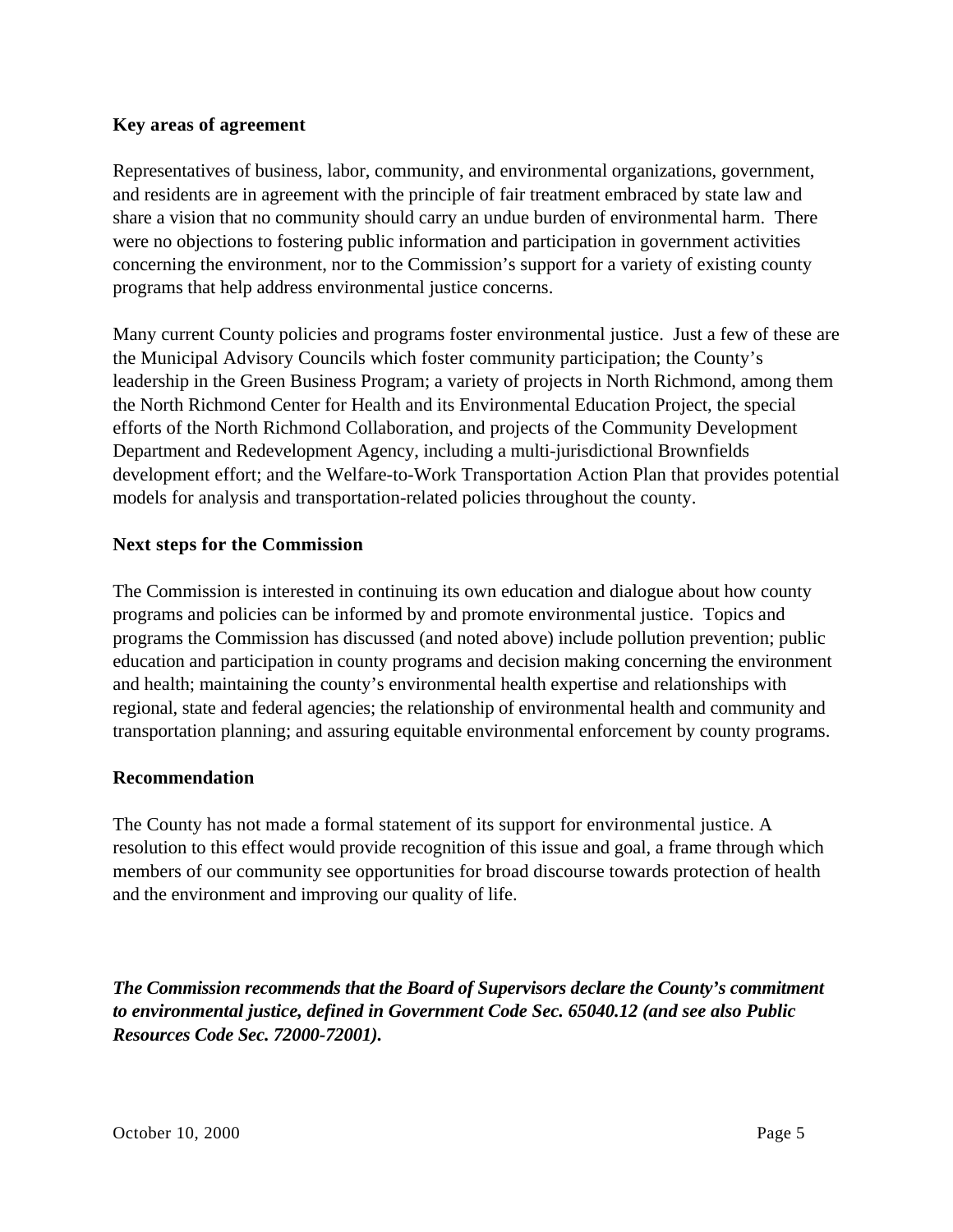## **Selected Bibliography of Publications and Documents Considered in the Commission's Review of Environmental Justice Issues**

Bay Area Air Quality Management District. August 1999. *Resolution 99-15, A Resolution Adopting Guiding Principles of Environmental Justice*. San Francisco, CA: BAAQMD. The District has convened a Working Group to assist in developing specific implementation measures.

Bay Area Alliance for Sustainable Development. July 1999. [Draft] Compact for a Sustainable Bay Area: Economy, Environment, Equity. Oakland, CA: Author. The Draft Compact identifies key regional challenges and strategic recommendations to meet those challenges to put the Bay Area on a more sustainable path. The Draft Compact embraces "Three Es" of sustainability in order to achieve and maintain a prosperous economy, quality environment, and social equity. Among the topics addressed are pollution prevention and promotion of healthy and safe communities.

California Healthy Cities. 1999. *Characteristics of a Healthy Community.* Sacramento, CA: Author. Healthy Cities projects are sponsored around the world by the World Health Organization and other governmental and private agencies to improve people's health and quality of life. California Healthy Cities offers eight key and interrelated elements for community health, including elements important for environmental justice.

Chemical Manufacturers Association, Inc. 1995. *A Plant Manager's Introduction to Environmental Justice*. Washington, DC: Author.

City of Richmond. 1997. *Resolution No. 204-97, In Support of the Principles of Environmental Justice*. Richmond, CA: [the City].

Clark, Noreen M., Randall W.Brown, et al. June 1999. "Childhood Asthma." *Environmental Health Perspectives*, v. 107, Supp. 3. In this review of the literature on childhood asthma, part of a monograph on children's environmental health and disease prevention research, the authors report that asthma prevalence and mortality in children has increased dramatically in recent years, with the burden most acute in urban areas and racial/ethnic minority populations. While studies illustrating causal effects between outdoor air pollution and asthma prevalence are scant, air quality appears to exacerbate symptoms in the child who already has the disease. Research is noted on the association between respirable particulates, other air pollutants, and symptoms.

Contra Costa Transportation Alliance*.* May 4, 1999. *Contra Costa Transportation Alliance, Welfare-to-Work Transportation Action Plan*. Martinez, CA: [The Alliance].

Contra Costa Mayors Conference. 1999. *Quality of Life Report* [Draft]. Martinez, CA: [The Conference].

October 10, 2000 Page 6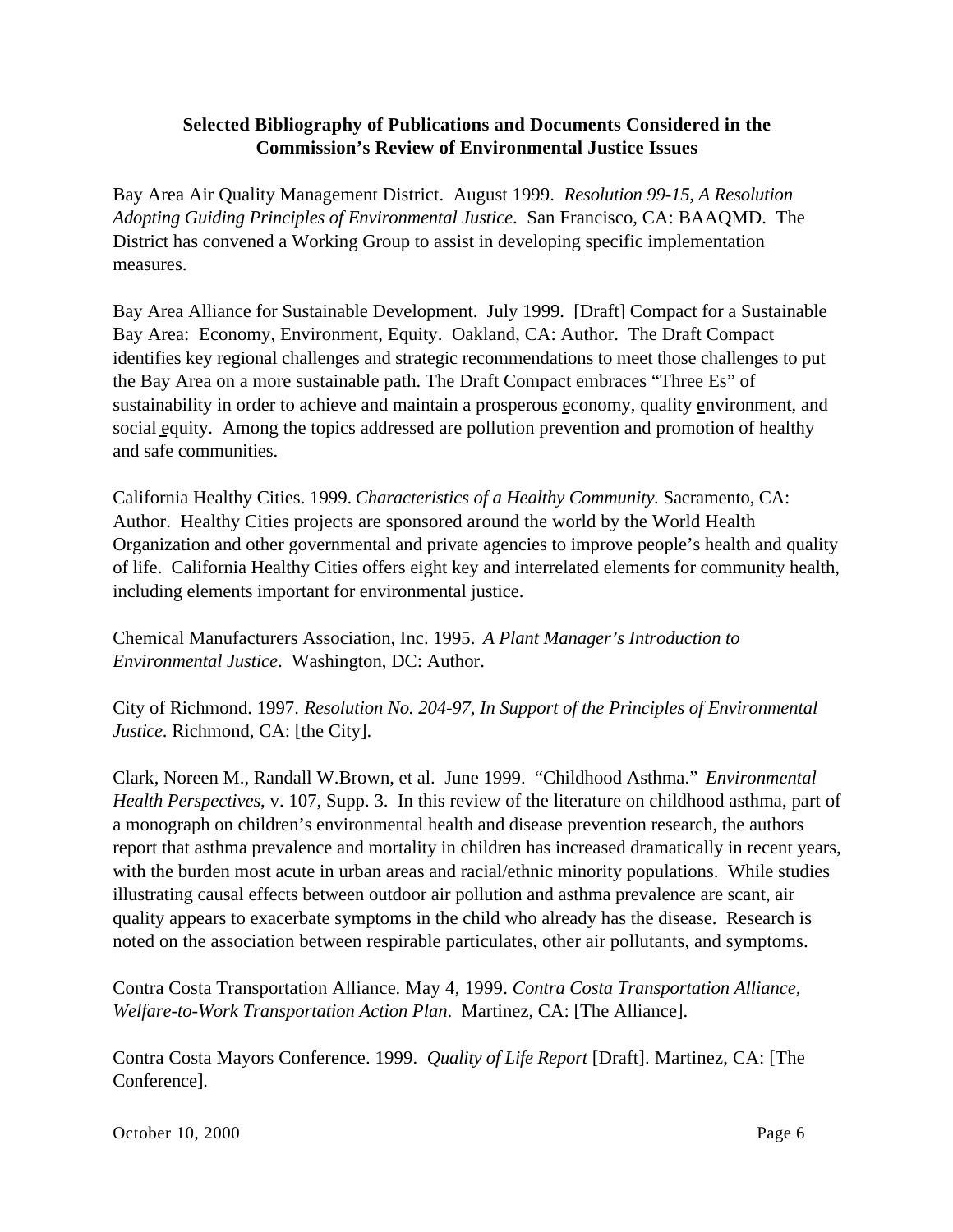Council on Environmental Quality. 1994. *Environmental Justice – Guidance Under the National Environmental Policy Act*. Washington, DC: Executive Office of the President.

"Environmental Justice in California," Parts I and II. August 31, 1998 (pp. 4-7) and September 15, 1998 (pp. 6-10). *California Environmental Insider*. Brentwood, TN. A review and summary of the topic and "players" in California.

Ethnic Coalition of Southern California Forum on Environmental Justice. April 1993. *The Los Angeles Compact for Environmental Justice*. Los Angeles, CA: [the Coalition]. The Compact was developed by a number of organizations during a workshop hosted by The Gas Company.

*Executive Order No. 12898, Federal Actions to Address Environmental Justice in Minority Populations and Low-Income Populations*. February 11, 1994. Washington, DC. The E.O. directs each federal agency to make environmental justice part of its mission and develop an agency-wide environmental justice strategy, and includes specific direction on research, data collection, and other activities.

The First National People of Color Environmental Leadership Summit. October 1991. *Principles of Environmental Justice*. Washington, DC: [the Leadership Summit]. This 2-page statement is a founding environmental justice document.

Institute of Medicine. 1999. *Toward Environmental Justice*. Washington, DC: National Academy Press. 137 pp. The report concludes that there are identifiable communities of concern in "double jeopardy" – they experience higher levels of exposure to environmental stressors and are less able to deal with these hazards. They may also be more susceptible to adverse health effects and less able to obtain adequate health care due to socioeconomic status. Recommendations include a coordinated effort among public health agencies to improve collection and coordination of environmental health information; to conduct research to improve the science base, involve the affected populations, and communicate findings to stakeholders; and to provide education on the issue to health professionals and the public. Lastly, "[i]n instances in which the science is incomplete with respect to environmental health and justice issues, the committee urges policymakers to exercise caution on behalf of the affected communities, particularly those that have the least access to medical, political, and economic resources, taking reasonable precautions to safeguard against or minimize adverse health outcomes.

Linton, Gordon J. and Kenneth R Wykle. 1999. Implementing Title VI Requirements in Metropolitan and Statewide Planning [memo]. Washington, DC: Federal Highway Administration and Federal Transit Administration. The memo puts forth a number of implementation strategies for Title VI of the Civil Rights Act. Though the Act is different from environmental justice, the strategies are applicable.

October 10, 2000 Page 7 Lynch, Kevin. 1981. *Good City Form.* (11<sup>th</sup> reprint 1998, originally published as *A Theory of Good City Form*). Cambridge, MA: MIT Press, 520 pp. The author writes that the purpose of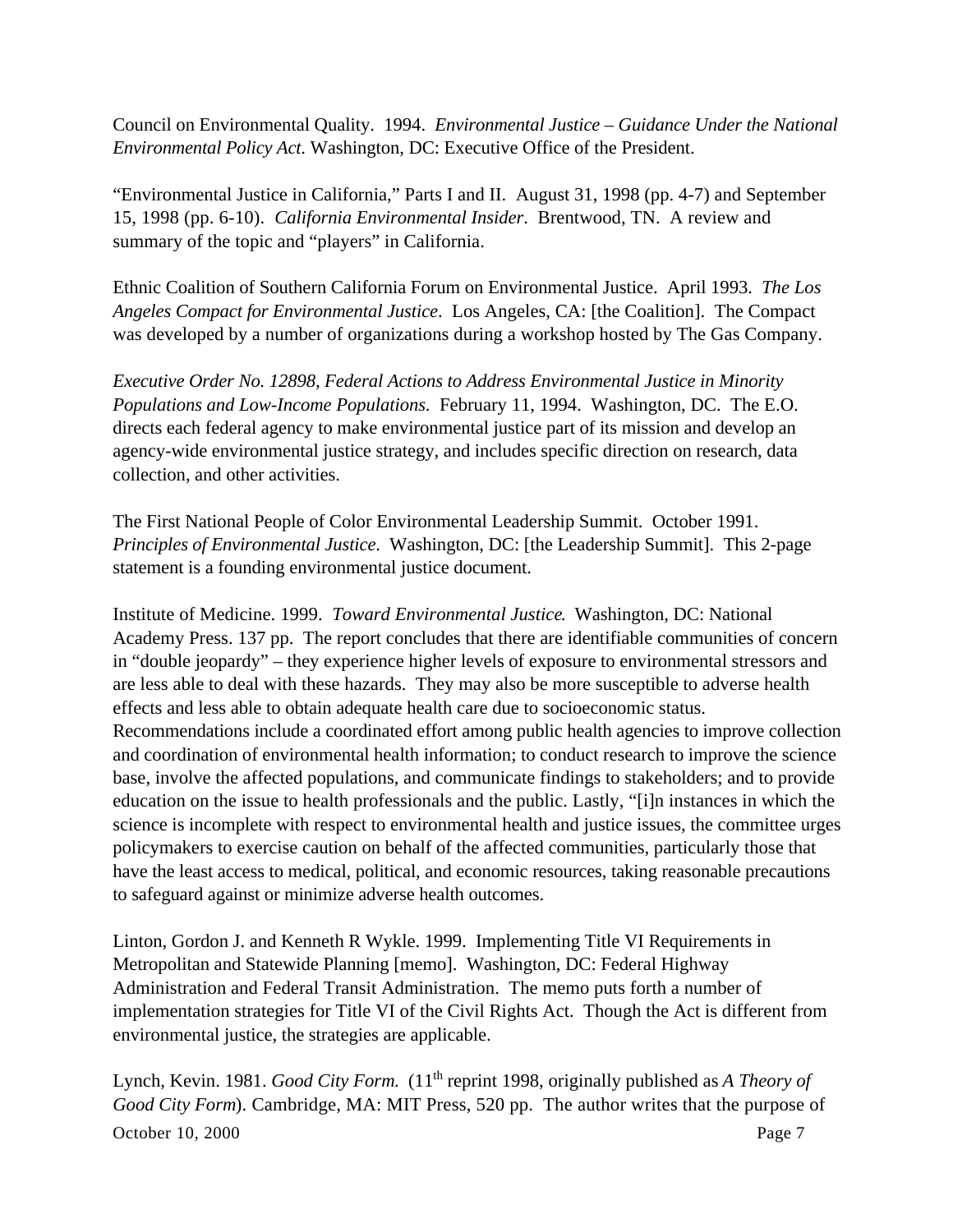this sweeping "essay" is to "make a general statement about the good settlement, one relevant and responsive to any human context, and which connects general values to specific actions." He reviews normative theories of city form and lays out his own, with a number of performance dimensions and a discussion of their application. His framework provides an interesting community planning approach to addressing environmental justice, a phrase that he used a decade before it was independently put forth by environmental justice advocates.

Maryland Advisory Council on Environmental Justice. November 1999. *Environmental Justice in the State of Maryland*. Baltimore, MD: Maryland Department of the Environment. A report to the State's Governor.

Morello-Frosch, Rachel, Manual Pastor, Jr., and James Sadd. "Environmental Justice and Southern California's 'Riskscape': The Distribution of Air Toxics Exposures and Health Risks among Diverse Communities." *Urban Affairs Review* (forthcoming). Using air emissions inventories and modeling techniques, the authors find that lifetime cancer risks associated with outdoor air toxics in Southern California are attributable mostly to transportation and small area sources. They find that race plays an explanatory role in risk distribution even after taking into consideration other economic, land use, and population factors. This pattern, they conclude, "suggests the need for innovative emissions reduction efforts as well as specific strategies to alter the spatial and racial character of the environmental 'riskscape' in urban centers."

National Environmental Justice Advisory Council. 1996. *The Model Plan for Public Participation*. Washington, DC: Environmental Protection Agency. The Plan provides numerous methods to foster public participation.

Northern California Council for the Community. 1999. *Contra Costa County United Way/Hospital Council Collaborative Community Assessment*, v.1. San Francisco: Author.

Pastor, Jr., Manuel, Jim Sadd, and John Hipp. "Which Came First? Toxic Facilities, Minority Move-in, and Environmental Justice." *Journal of Urban Affairs* (forthcoming). The authors examine the question of their title for toxic storage and disposal facilities in Los Angeles County, and find that disproportionate siting matters more than disproportionate minority move-in. Racial transition – a change in the ethnic composition of an area – is also an important predictor of siting.

Pastor, Jr., Manuel. August 2000. "Racial/Ethnic Inequality in Environmental Hazard Exposure in Metropolitan Los Angeles." Unpublished paper. Drawing on the research in the above-cited article, "Which Came First?", the author briefly reviews the literature, discusses policy implications and makes recommendations. He argues that "the state needs to address the legacy of environmental inequity…Further study is clearly warranted and policy action may, in the interim, necessarily be modest. Yet the real risk lies in doing nothing, a strategy that would leave public agencies still under pressure from concerned an mobilized communities but without the tools, direction, and guidance that could help address these concerns." Earlier versions of this

October 10, 2000 Page 8

.